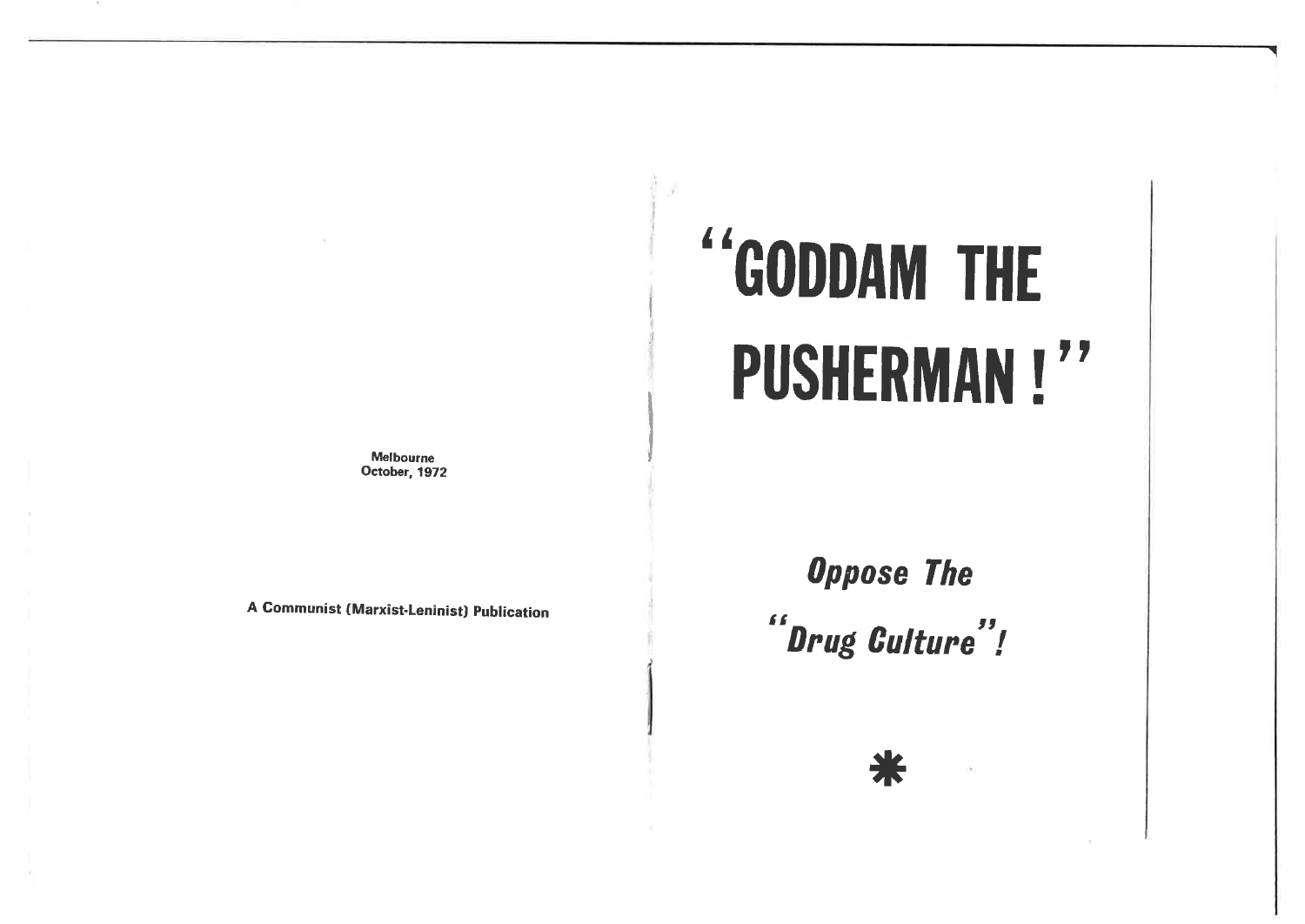In speaking of the 'Drug Culture' in Australia we refer to that distinct grouping particularly apparent amongst the youngpeople which practices and advocates the use of certain drugs ranging from marijhuana and often extending to include heroin,morphine, and other opiates.

We realise that not all members of the 'Drug Culture' useand advocate all these kinds of drugs and that within the complex of drugs there are several different categories. For example. there are the opiate-based drugs which were originally developed toeliminate pain - morphine being the first that was put into practice. When morphine was found to be highly addictive, the Germans cãme up with heroin as an alternative 'wonder drug'. And when heroin was found also to be addictive, dialaudin was developed. And so down the line. to methadone. The main effects of the use of all opiates are ambulatory narcolopsy and unquenchable addiction. Amphetamines (speed) on the other hand have the opposite psychic effect: they 'pep' the user up. lnbetween these extremes are the 'mind-blotters' - mariihuana. 'downs' (barbituates), and alcohol. And then there are the halluncigens  $-$  LSD, TSP, Mescaline, etc.

Although these drugs all produce different kinds of mental distortion, their effect is generally the same. Escape fromobjective reality, a reluctance to change one's objective reality no matter how harsh it is, a total indulgence in one's own individualism, a shirking of responsibility to the larger societyoutside one's head.

People often use drugs because, due to the feelings ofalienation and frustration imposed upon them by capitalism, they think it is better to get stoned than to deal with their own problems, problems which generally have their roots in the capilalist class dictatorship.

q.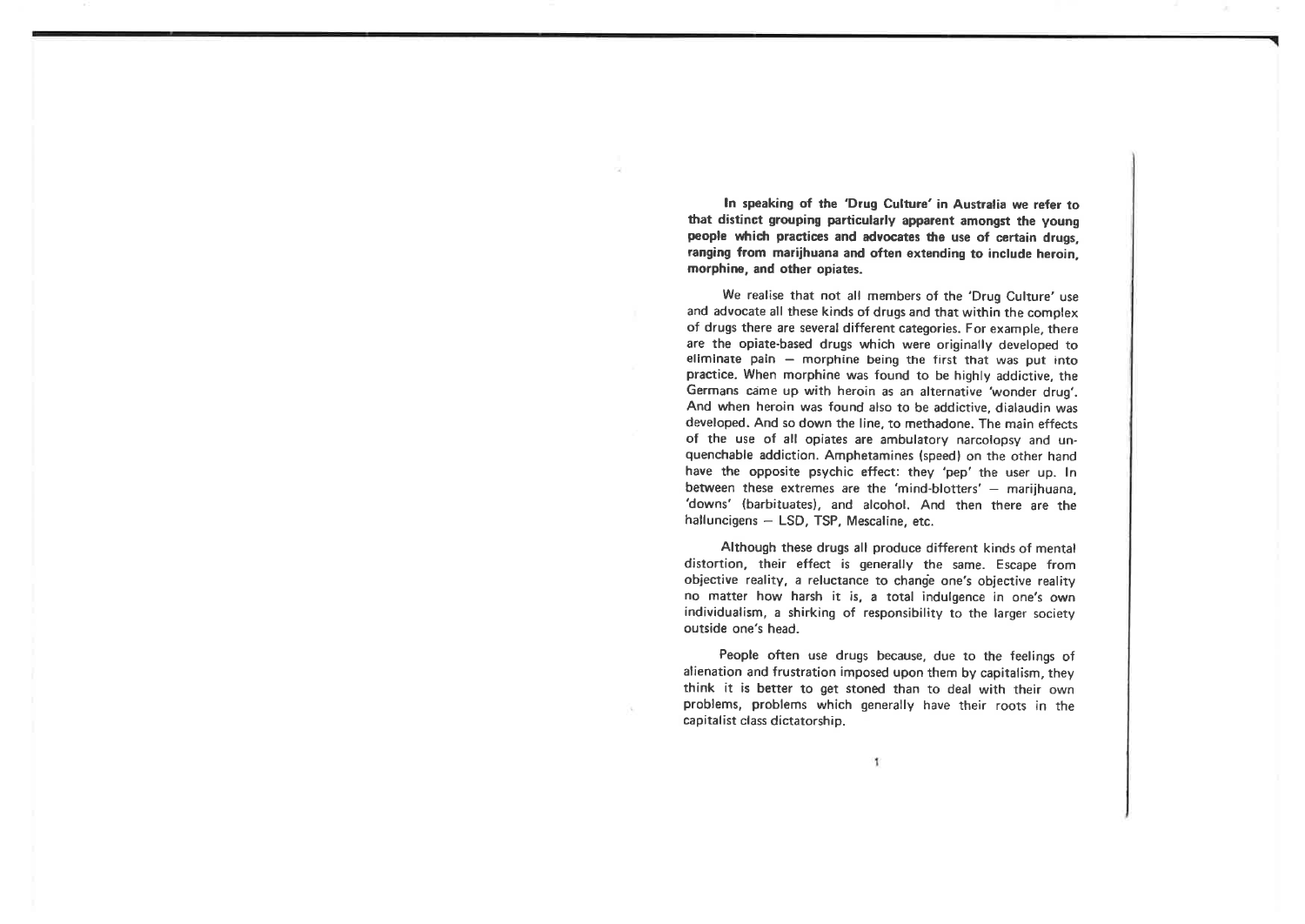We believe that the USE of drugs, NOT SIMPLY THE TYPE OF DRUG, is the question. This 'Drug Culture' has emerged in Australia with the intensification of the domination by United States imperialism of our economy, politics, and culture.

Historically, those drugs which today are associated with the 'Drug Culture' have been utilised as a means of keeping rebellious people under control. They have constituted onemportant tactic whereby the rulers of capitalist societies have attempted to maintain their class dictatorship and their exploitation of wage-labour.

We believe that the 'Drug Culture' is essentially reactionary and that it operates against the interests of the majority of people.

We believe that in contributing to the struggle against the 'Drug Culture'we are in fact contributing to the struggle for trueindependence for Australia.

Drugs have historically been used by various oppressive classes to keep the oppressed people oppressed and as a means of diverting potentially constructive rebellious energies into channelsof impotence and sometimes death.

<sup>A</sup>century ago, for example, throughout New England and other industrial sections of America, opium was readily available, and legal too, in all workingclass communities. Overworked, exhausted men, women, and children fed up and dissatisfied with having slaved ten to fifteen hours a day in the most miserable dungeons for a few cents a day had a choice of either organising or getting 'high'. The ruling class was plugging all theway for the latter alternative.

A century ago, for another example, the British, in adesparate effort to maintain their 'sun-never-sets' Empire

introduced opium into China. The imperialist effort to enslave millions of Chinese workers and peasants through drugs resulted in the resistance known as the opium wars.

Today, in our opinion, only the manner in which the ruling classes push drugs onto the people has changed. A new, allegedly 'radical', 'Drug Culture' has emerged but the essential function remains the same as in years gone by; namely, pacify militancy divert rebellion and preserve the capitalist class dictarorship.

The problem of 'Drug Culture' reflects the international crisis of imperialism. Imperialism, headed by US imperialism, is heading for total collapse throughout the world and demands for socialism or national independence are becoming more clear.

Within the heartland of imperialism itself, there now exist eleven year old heroin addicts and thirteen year old pushers who sell dope to support their own habit. Heroin has becometthe leading cause of teenage death in America. Five percent of all patients in American hospitals are being treated for ailments resulting from the side effects of prescription drugs. These figures constitute a major epidemic. In 1969 there were three reported deaths from heroin overdoses among US troops in Vietnam. In 1970 the reported number rose to 26. Last year the total was probably tripled. High level estimates on the number of G.I. junkies in and out of Vietnam run from 30,000 soldiers to 25% of all American forces. Drug use in the US army is symptomatic of deep dissatisfaction among G.I.'s with their forced enslavement in an institution which is organised solely for the protection of the corporate interests running America. With G.I. rebellions popping off everywhere from Fort Dix New Jersey to Long Binh Vietnam military strategists in charge of keeping the troops in line have long sanctioned the use of drugs. For years, the CIA-run Air America charter freight lines has been running raw opium out of Burma and Laos with the cooperation of every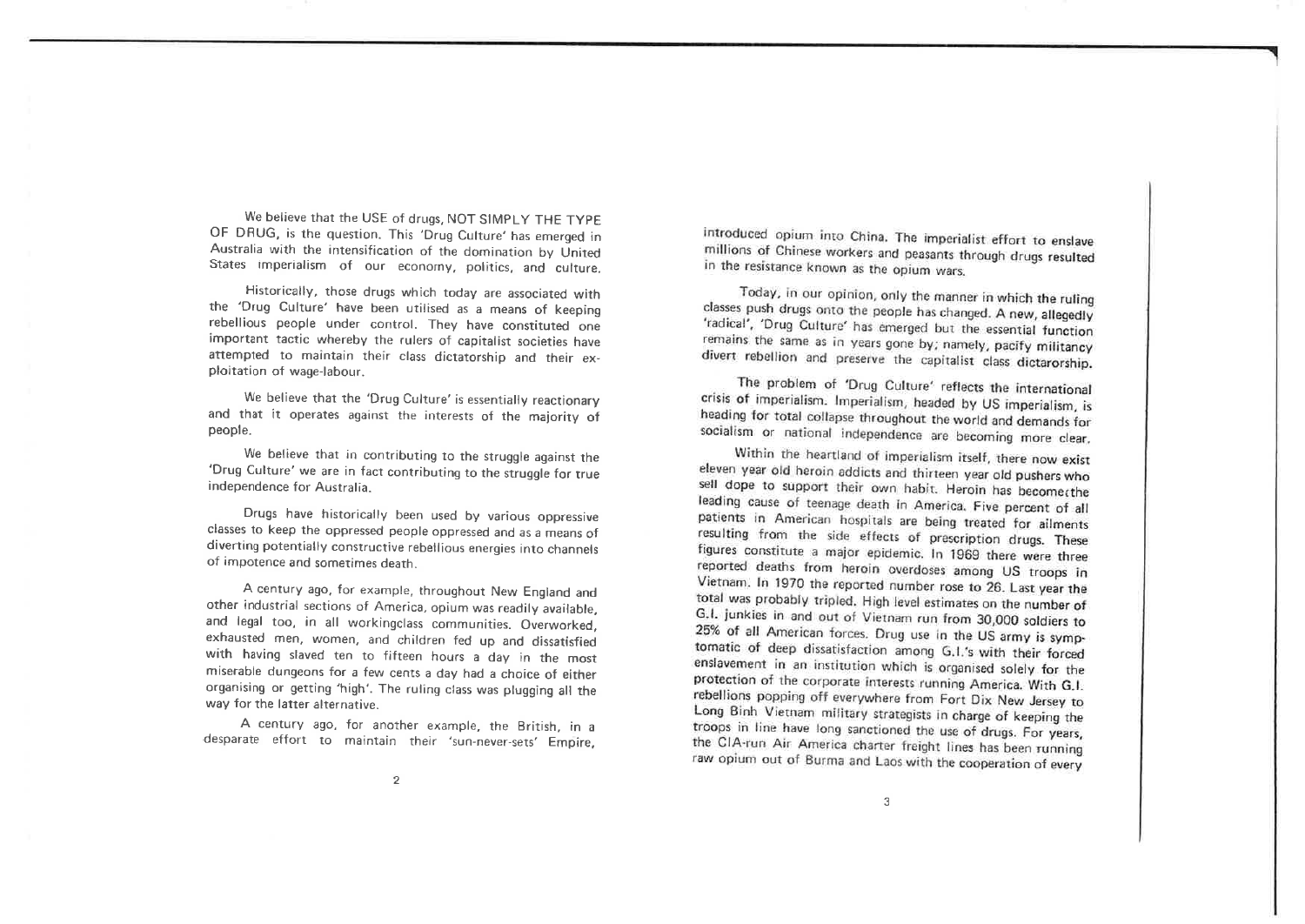Southeast Asian military and political hack around. Despite theprotests of the CIA, publishers Harper and Row, have printed Alfred McKoy's well documented substantiation of the above claim in his book 'The Politics of Heroin in South-East Asia'. Nguyan Cao Ky, well-known Yankee puppet. allegedly takes in S35,000 weekly as protection money against the prosecution ofdrug traffickers in Saigon.

And the situation in Australia though not as acute at the moment is certainly heading toward the same diabolical situationthat currently exists in America.

### SITUATION IN AUSTRALIA

ln Australia we are confronted with a growing drug problem and a deceptive. diversionary, 'Drug Culture'. The fact that organised syndicates are now pushing dangerous hullicinatory and addictive drugs to young school children strengthens our conviction that imperialist domination of Australia is of nobenefit to the ordinary Australian person.

The U.S. imperialists in particular, back the 'Drug Culture' and condone the use of drugs by Australia's young people. The U.S. imperialists have nothing to fear from the 'Drug Culture'.They understand that a drugged population is a passive one and that a passive population is a controlled one. This is not to dispute that sections of the ruling class call for action against drug-takers. But that in itself is not to the point. Action (when it is called forl is directed against the poor, misguided youth who succumb to drug-taking as a means of escaping from the rottenness of capitalism. The real immediate criminals are the big-time pushersand syndicates which are backed by the number one pusher. theU.S. ruling class.

The foreign domination of Australia has imported with it

more than just a 'Drug Culture'. lt has also imported its mining companies to plunder our countryside and attack our black people; its oil companies to exploit part of our natural wealth and pollute our land, sea coasts, and air; it has imported military bases for aggression in Asia and Australía; it has imported itsown economic crises and created unemployment, poverty, and misery for the Australian people.

The 'Drug Culture' was imported principally from the U.S.A. The U.S. imperialists either directly or indirectly back the big-time drug pushers and some of the syndicates operating in Australia. They have a monopoly over LSD in Australia. ln Latin America, U.S. tobacco companies have already cultivated vast acres of marijuana for 'illegal' export and for local distribution. On one hand the imperialists pay líp service to opposing drug 'abuse' but in reality they encourage drug-taking amongst the young in Australia. just as they encouraged opium addiction amongst the Chinese and alcoholism amongst the Englishworkingpeople.

The imperialists use the 'Drug Culture' as a weapon.Historically, and today in Australia, drugs have been pushed by the imperialists in order to pacify the most rebellious sections of the population (namely the young) and to divert their antiimperialist activities into harmless, unreal, self-centred, and often lethal, arenas. Drug taking and the'Drug Culture'are used by theimperialists to instill into the young people the corrupt values of the capitalist class; the values of selfishness, self-centredness, selfexamination, inner-cultivation, etc. These values completelycontradict the fundamental world outlook of genuine revolutionaries - the system of values based on serving the people and subordinating self interests to the public interest. The 'Drug Culture' is a tactic of the imperialists to split the growing unity of workers and students. lt is no coincidence that the syndicates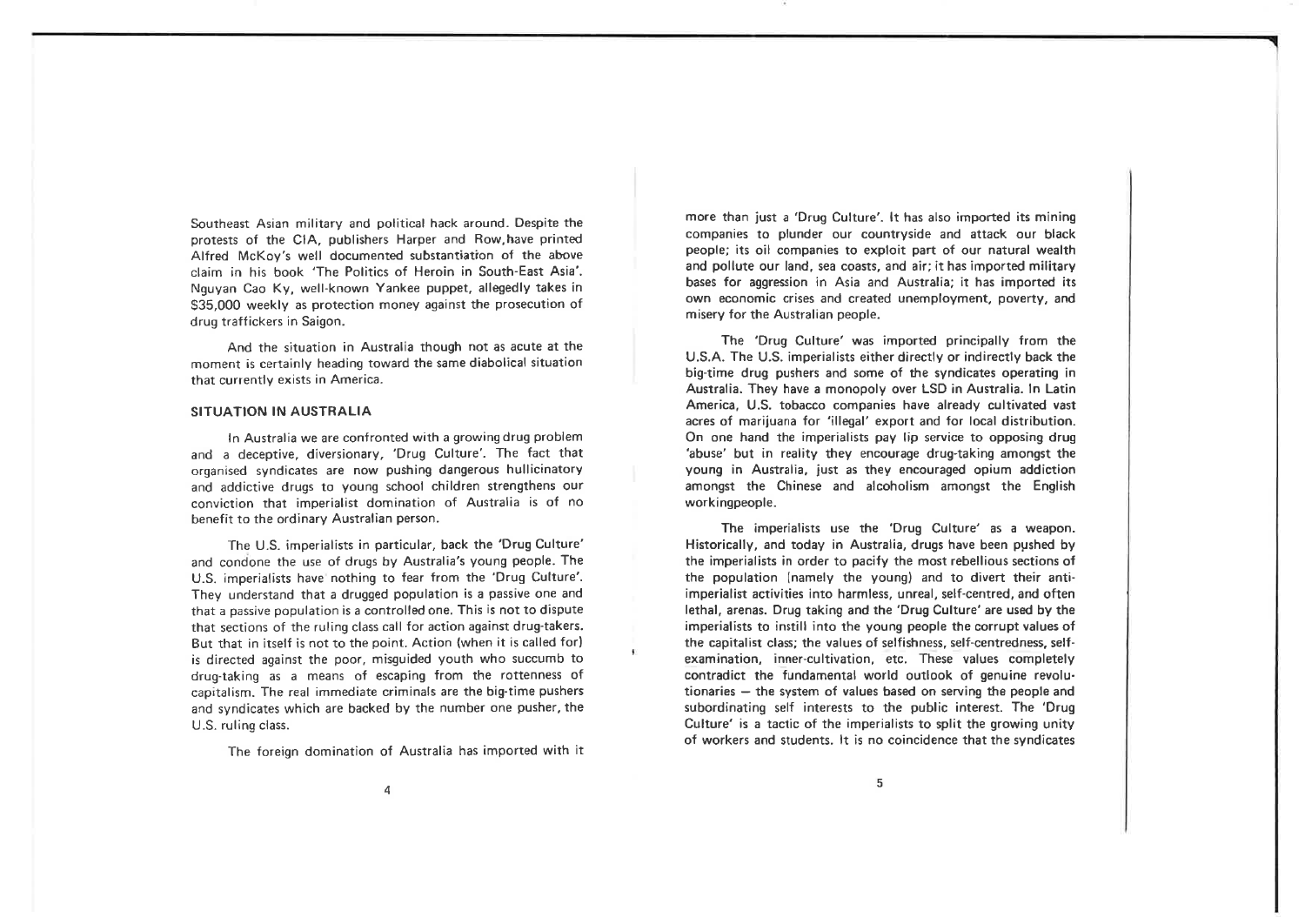and pushers push drugs to a larger degree on the campuses than they do in the factories. The imperialists, through their media, paint a picture of students as being drug-addicts. This false picture of students is consciously drawn up by the imperialists in order to alienate students from the workingpeople who by andlarge offer no support to the 'Drug Culture'. The 'illegality' and radical image' of the 'Drug Culture' are conjured up largely by the imperialists themselves in order to arouse the interest of thereþellious people onto drugs.

Within rhe ranks of the revolutionary movement in Australia $-$  and throughout the world  $-$  individuals exist who actually support the 'Drug Culture'. The Aarons-Taft revisionists publiclysupport the legalisation of marijuana. They march under the banner 'Legalise Pot' on May Day demonstrations, which tradithe workingclass. They aid the imperialists in their attempts to deceive young rebels into believing that there is something 'revolutionary' about drug-taking, blowing one's mind, finding one's self, etc. By definition, a communist, a revolutionary, cannot possibly support drug-taking nor be favourably associated with the 'Drug Culture'. By definition, a revolutionary is someonewho strives to 'never gloss over reality', and investigates the concrete reality of the world and local situation from the view point of materialist dialectics, with the sole aim of promotingrevolutionary struggle for socialism.

And what of the social-democratic 'progressive' line as presented by self-confessed smokers of marijuana like Dr. Moss Cass? What does Dr. Cass say about the large foreign drug companies which, in their pursuit of profit, are ruining the minds and health of Australia's young folk? Does he dispute that the U.S. government is the biggest pusher in the world today? Whatdoes he say in light of the fact that 50% of children who try

 $\mathbf{r}$ 

marijuana continue to use it and about 18-20% then switch tosomething stronger? Why are the 'liberal' radicals like Cass not alarmed by the fact that 50,000 schoolchildren in New SouthWales along are experimenting with hard drugs? Why? Because the leaders of the social-democratic organisations and the revisionist parties, serve imperialism. The Cass, Tafts and Aarons join with imperialist lackeys like the head of the 'drug squad' lnspector Kyte-Powell in expressing no alarm at the fact that there is "a glut of LSD tablets from the U.S. in Australia" and that use ofdrugs is increasing. In taking this position, they clearly ally with the U.S. imperialists who push drugs and boost the 'Drug Culture' in order to maintain their narrow, selfish, Law and Order. The real role of the 'Drug Culture' is possibly best expressed in the useof drugs in those two important centres of popular rebellion, the universities and the prisons. A scandalous situation exists atLa Trobe University where syndicates off the campus push drugs through pushers on the campus to the students- The drugs, ranging from mariiuana to heroin. have resulted in very bad effects on the health of some students. The University authorities. intent oncurbing the students rebellion at all costs, turn a total blind eye ro the 'Drug Culture', the pushers, and the studenìs who haveended up in hospital after experiencing a bad 'trip' or an overdose. In Pentridge Prison, the true function of drúgs is expressed in crystal clear, horrible clarity. There, certain barbituate-based drugs are forcibly administered to prisoners who rebel against the atrocious living conditions. If a prisoner protests by, say, barricad ing himself in his cell and destroying his furniture (which is a popular form of individual rebellion in prison) then the prisor police, the screws, forcibly administer valium in order to get the prisoner 'stoned' and pacified. There could be no cruder, clearer,example of how drugs serve imperialism than this example.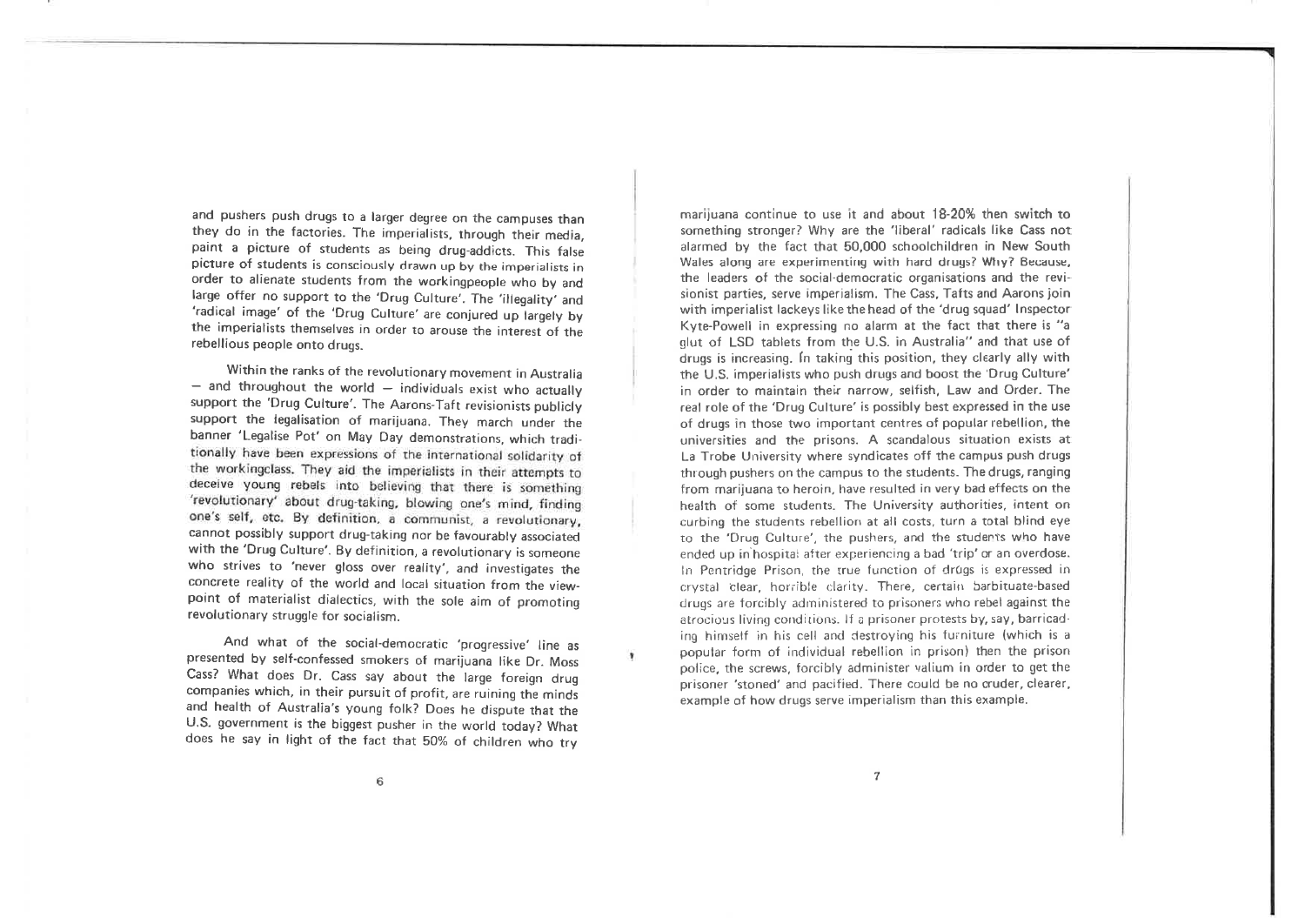# FOREIGN DRUG COMPANIES POISON FOR PROFIT

With the foreign domination of Australia's economy has come the large foreign drug companies like Burroughs-Wellcome (British): Siama; Winthrop: Sterling Drug Inc. (U.S.); Warner-Lambert Pharmaceutical Co. (U.S.); Olin Mathieson Chemical Corp. (U.S.); Merc and Co. (U.S.); Eli Lilly (U.S.); Abbot Laboratories (U.S.); to name a few.

According to 'Fortune's' 1971 industrial listings, the drug companies received the second highest return on stock and sales and the third highest increase in profit. Over the past three years, total sales for the drug industry have topped \$30 billion.

Here's a brief look at three of the biggest drug dealers in the U.S.A. which also operate in Australia.

ELI LILLY: Net sales of \$592 million in 1970 (up \$55 million from '69). Manufacturers of Dolophine a type of methadone; also producers of Seconal ('reds'); Tuinol ('Christmas Trees'); Sodium Amytal (another dangerous barbituate); also Darvon, an alleged pain-killer which accounts for 10% of Lilly's sales (recent testing indicates that the drug is less effective than asprin). Lilly also produces sizable quantities of Morphine and Codeine. Dolophine incidentally, was developed in 1943 in Germany by I.G. Farben on orders from morphine addict Goering who desperately needed some kind of synthetic morphine that would feed his habits, and the morphine habits of other members of the Nazi high command. When Farben achieved success the new synthetic drug was named Dolophine in honour of the Fuhrer Adolph Hitler. It is significant that Eli Lilly and Co. still use this trade name for the brand of Methadone Hydrochloric it sells to drug addicts in America and most of the 28 countries in which it operates.

MERC AND CO.: The second largest pharmaceutical house in the U.S.A. Net sales of \$747,561,870 in 1970 compared to \$677,448,882 in '69. Until recently this company produced heavy quantities of methadone; at least eight distinct tranquillisers including Elavil, Triavil, Somnos, Vivactil; also a leading producer of geriatric drugs which are given to elderly patients at huge markups (Merc's brand of cortisone sells at a 1000% mark-up). Merc has at least 41 subsidiaries in 30 countries.

ABBOT LABORATORIES: \$457.5 million net sales in '70, up \$54 million from '69. One of the two largest U.S. producers of 'speed' under the tradename Desoxyn and Desbutal; also a major producer of Phenobarbitol and tranquillisers such as Hermenyl. Abbot's Sucaryl was the original cyclamate product. Abbot, which is America's largest cyclamate producer, knowingly conspired with the U.S. Food and Drug Administration (FDA) for twenty years to cover up the artificial sweetner's possible cancer-causing effects. Subsidiaries include United Biologies of San Francisco and Los Angeles. These laboratories are actually skid row blood banks which specialize in sucking the life from the poorest working people. Net assets broken down continentally - Latin America \$24 million; Europe and Africa. \$23.6 million; Pacific-Far East, \$13.8 million; Canada, \$8.2 million

These three corporations operate in Australia.

Their combined assets run well over \$3 billion. Their three boards of directors are interlocked into the following institutions of imperialist domination: General Electric, Ford Motors. American Airlines, Borg Warner, Transworld Airlines, American Sugar, Household Finance Corporation, Campbell Soup, Kennecott Cooper. Braden Copper. International Harvester, International Paper, U.S. Pipe and Foundry, U.S. Gypsum, American Chain and Cable, Montgomery Ward, Central Sova, Morgan Guaranty.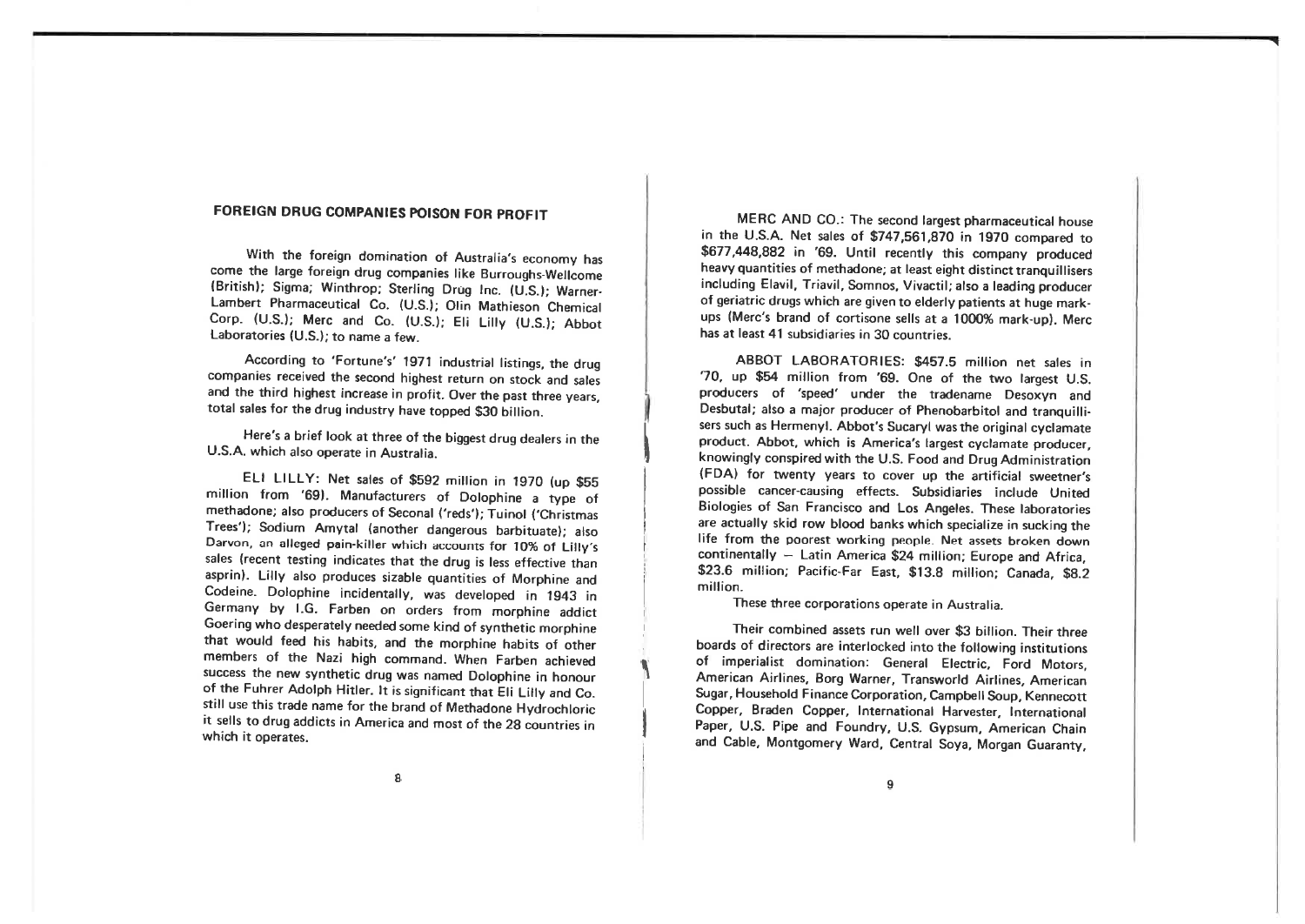Glow Co., Radio Free Europe, Pullman Co., Indianapolis Power and Light, Indianapolis Water Co., Illinois Bell, New Jersey Bell, Illinois Power Co., Diamond Plastics, B/G Feeds, Mercer Inc., Mutual Life, the American Medical Association, Scribner and Co., S.C. Johnson, Booz, Allen and Hamilton, Boy Scouts of America, Franklin Realty, six minor banks, the People-to-People programme, Northwestern University, National Business Council, Chicago Railroad Terminal Authority, the Atlanta Symphony Guild, the Salk Institute, the inumerable hospitals and medical schools in ten different states.

One of the British imperialist drug companies which also operates in Australia, Burroughs-Wellcome and Co., produces Methadrine tablets. For those many thousands unemployed, Burroughs-Wellcome have found the solution to your malnutrition problems, like the advert says, Methadrine is "an easy way to help control food craving and hunger pains".

## LESSONS FROM AMERICA: 'Goddam the Pusherman!'

Sections of the American people are currently engaged in protracted campaigns against the 'Drug Culture' in the United States. A national campaign encompassing various social strata in opposition to the dreadful results of 'Drug Culture' and against those who push the drugs has been launched under the stogan "Goddam the Pusherman!". Black Americans have organised their own communities under the slogan "Dope is Genocide!"

We in Australia can learn plenty from the experience of our American brothers and sisters. We can also learn plenty from the actions of the American ruling class because it is this class which rules our own country. Whilst condemning the 'Illegal' drugs, on one hand, the U.S. rulers provide legal daily dosages of 'hard' drugs like Methadone Hydrochloride to nearly 30,000 people. This intentional poisoning takes place seven days a week in so-

called 'Methadone Maintenance Centers' in at least 20 cities from east coast to west. It's all part of fascist chieftain Nixon's mock 'War on Drug Abuse' - a war which, like all wars declared by the imperialist powers, is designed mainly to enrich the warmakers. The rulers of America are waging this "war" in order to divert huge profits being raked up by private consortiums of foreign criminals into their own pockets. They realise that the 'Drug Culture' means big profits in all ways for them. The legalisation and sale of soft drugs is going to take it in. And the so-called 'treatment' of the unfortunate thousands who get hooked on the hard ones means both long term cash-on-the-barrelhead contracts and a whole lot of controlled 'zombies' on the streets of America if the ruling class plays its cards right.

In April 1970, the U.S. 'Forbes' magazine contained a lead story which mouth-watered at the takes realised in the drug trade. The story exposed how ten kilos of raw opium can be purchased for \$(U.S.)350 in Turkey or Iran (both countries run by U.S.appointed puppet regimes), then processed and packaged at minimal cost in France, and then turned over in the heart of New York City for \$500,000. By the time it's been stepped on fifty times into a million little \$5 bags, the profits will run into the thousands of percents. The article goes on to analyse the market: the average user in New York City is spending \$35 a day to keep his habit going. Multiply this by 100,000 - the estimated number of addicts in that city  $-$  and you get \$3.5 million a day. That figures out to \$1.5 billion a year! Some estimates of heroin addicts in New York City run as high as 160,000 to 250,000.

It's no wonder that the price of processed heroin on the world market is nearly twice that of gold. American imperialism is getting itchy for a share of the gravy. Drug sales should be right up there on top of 'Fortune's' annual profit listings, alongside General Motors and Standard Oil. The only trouble is that it's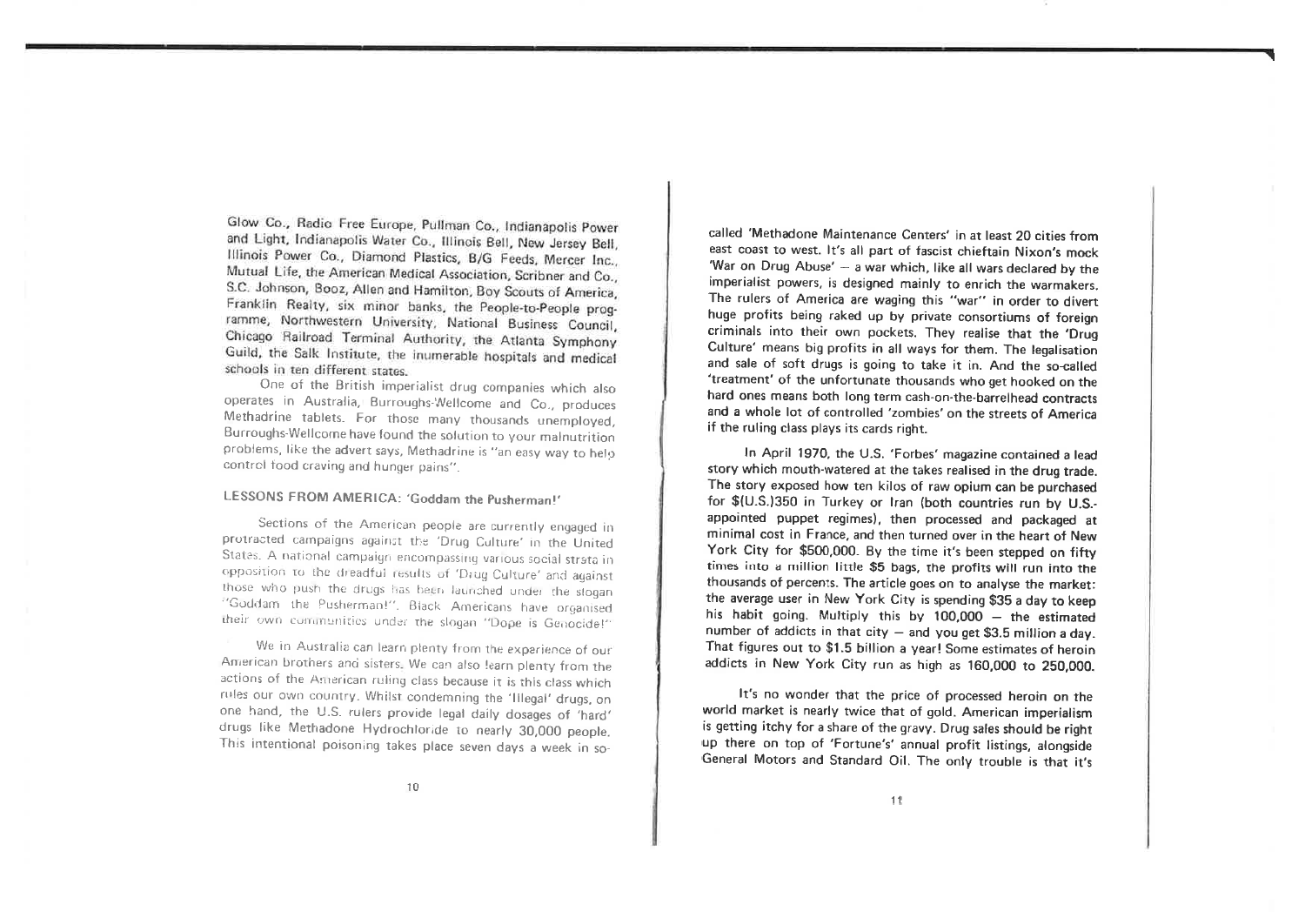been impossible to convince the people to accept its legalisation so what's the U.S. ruling class' plan? Run the foreigners out of the the State take over the distribution of dope. a white-washing job called 'Drug Treatment'

As explained above, Methadone Maintenance' centres now exist throughout America. Methadone Maintenance as a 'solution' to heroin addiction came about as an attempt by the U.S. ruling class to fob off the angry protests of millions of workingpeople demanding that the government do something about the pushing of drugs in American neighbourhoods and schools.

The situation in New York City presents a gruesome scene which may develop in our own major cities if the ruling class is allowed to get away with its advocacy of 'Drug Culture'. In New York City about 250,000 addicts exist; hundreds die each year of overdoses or bogus dope; millions of dollars in thefts committed by addicts against their own neighbours just to keep their habits going take place; and of course thousands of dope addicts have become completely unemployable. Rockefeller, Lindsay, and Co. have had to act fast to try to quell the swelling rage of the people. Methadone is their answer. The idea is to take the wind out of the sales of the heroin pushers by pushing Methadone on the junkies. It's cheaper. And it's legal. And it's just as lethal. The end result of Methadone Maintenance is - the extended addiction of thousands of treatable addicts!

The big money in methadone is going to the manufacturers. The major stockholders in corporate giants like Eli Lilly and Co. and Merc, Sharpe and Donne, two of America's most lucrative drug houses which are really taking in the rewards. For example, a kilo of methadone hydrochloride costs roughly \$150 to put together. The mark-up is at least 300% to start. Remember there<br>is no research cost - the Nazis took care of that. And one thing

about the methadone business  $-$  the demand and the volume have always got to be there. Hundreds of thousands of unwilling customers have got to have it every day for the rest of their lives

''t

Fort Help is an example of a privately-run Methadone outlet aimed at "solving special problems", under the direction of Dr. Joel Fort. Fort is raking it in at Fort Help: \$20 a week for methadone and urine analysis from at least 100 addicts. This 'humanitarian' doctor buys his methadone from Merc at \$490 a kilo. Figure it out from there: he's got 100 addicts strung out on <sup>700</sup>miligrams a week. At \$20 a head, it figures out to aboul <sup>a</sup> 5,600% profit.

The 1960 Kefauver Anti-Trust Hearings showed how somecompanies were making up to 700% profit per pill.

But the big 'winners' in this 'sweepstake' are not just thedrug companies but the Lindsays and the Rockefellers and Nixons and the rest of the U.S. ruling class as a whole.

The job of government under capitalism is to control the great masses of people in such a way that the maximum amount of profits can be wrung from them without inspiring their resistance. Although the vast majority of drug addicts are dopedinto obedient submission by their habits, they are not totally under control of their government. The great drug monopoliesdo not yet dominate the profit mechanisms from the street sale of dope. Moreover, the dissatisfaction of the people at what dopeis doing to them is fast rising to a point which could get beyond control. This then is the primary political function of methadone and other drugs associated with the 'Drug Culture': to control the people. But the profits that can result by implementing such asystem of control  $-$  while a byproduct of the original intention

- are not to be snivelled at. These lessons from the American experience are general lessons relevant to any capitalist society.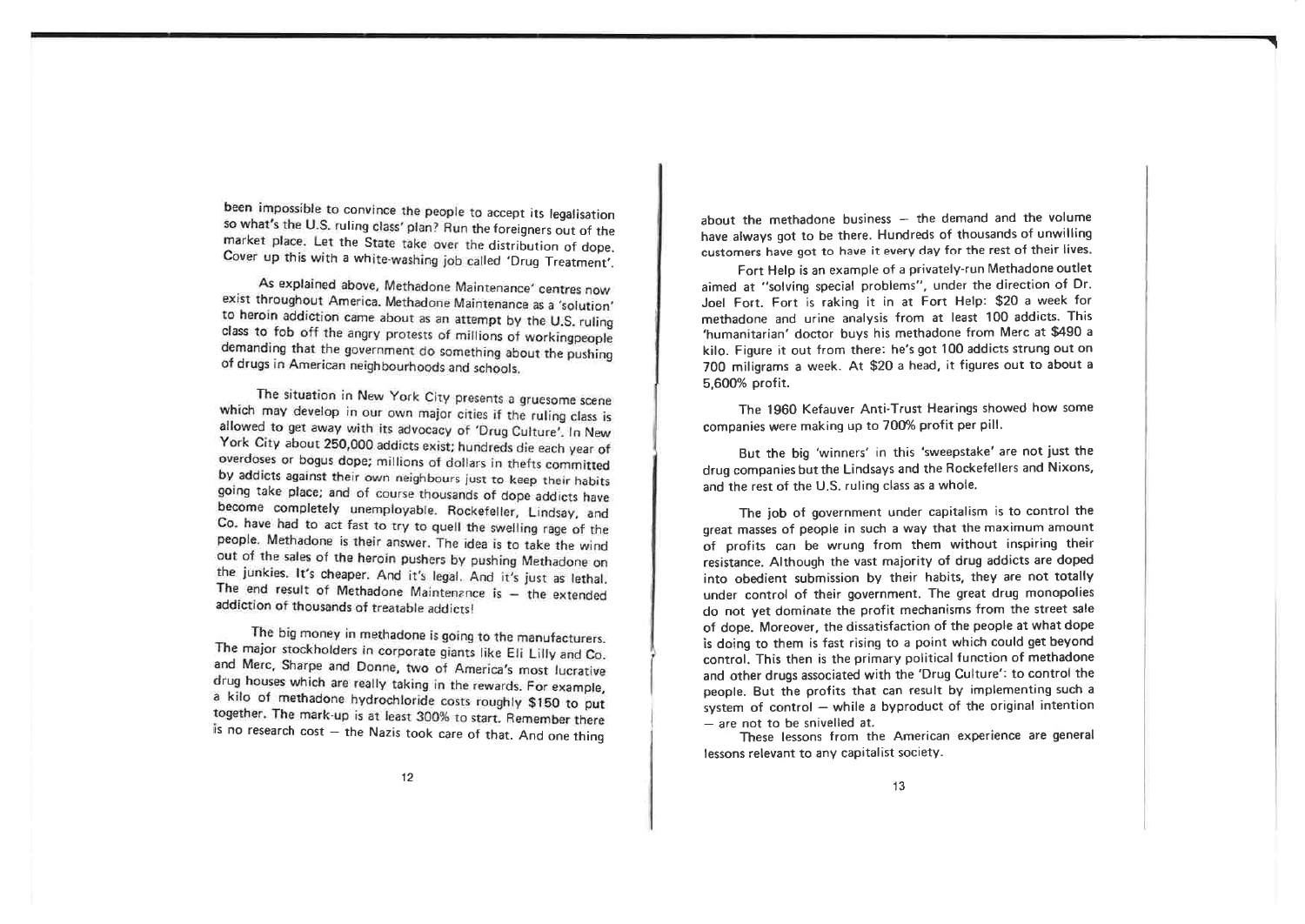# THE QUESTION OF MARIJUANA

The revolutionary argument against the dangerous, hallucinatory, 'hard' drugs associated with the 'Drug Culture' is clear-cut. However, it is often argued that marijuana which is less harmful to the human body than alcohol, constitutes a separate category and in fact one can smoke marijuana in moderation, just as one can drink alcohol in moderation, and still be a good revolutionary.

Our opinion is that marijuana should not be smoked either in moderation or excessively. We draw the distinction between moderate use of marijuana and moderate use of alcohol for the following reasons: 1/marijuana is a drug associated with a specific, clearly defined and in our opinion reactionary 'Drug Culture'; 2/the motivations behind young people smoking marijuana lead them to experiment with the harder drugs because marijuana alone cannot provide the required 'experience'; 3/marijuana is a socially unacceptable drug.

We are by no means advocating here the moderate use of alcohol. Rather we are pointing out the differences between moderate use of alcohol and moderate use of marijuana, because this question has created much discussion within progressive

We believe that marijuana remains an 'illegal' drug because the ruling class has found it so hard to convince the people to accept its legalisation, not because the ruling class fear the use of this drug. However, so much money is being made on marijuana that it looks like legalisation is a certainty once the ruling class can figure out how to placate the liquor industry, subsidize the cigarette industry, and weave a solid tax structure around the sale of packaged marijuana. Growing your own or holding untaxed marijuana will probably still be highly illegal. Getting high has

always been okay with Uncle Sam so long as money can be made on it and the people 'kept in line'. Above is an assertion which requires some elaboration and substantiation. Marijuana is a nonaddictive drug only in the physiological sense, it can be highly psychologically addictive. Marijuana does lead to harder drugs, as the following interview with a heroin addict illustrates:

"I want to say something about marijuana. People say that it's not harmful and that it doesn't lead to heroin. They don't know how wrong they are. People who take pot are in their own twilight zone. I did it. I went through the crowded room with colored lights, the whole bit. They're

not not in this world, they escape. They crave it and desire it. They isolate themselves from normal people. Isn't that harmful? Maybe it isn't. Maybe it's just useful to the pushers and the bosses and the cops. But that's harmful isn't it? Sure it is. The other thing is that it definitely leads to heroin. Mavbe it doesn't among rich students because they can always fit into society with a good job. But poor people have nowhere to go except down. It definitely leads to heroin with poor kids."

The ruling class' real attitude to marijuana was best expressed in the words of Barry Goldwater who, speaking in favour of the legalisation of pot, claimed "It'll keep the kids quiet". **CONCLUSION** 

The crisis of drug addiction and the problem of the 'Drug Culture' are both a direct result of the frustration and alienation felt by most workingpeople under capitalism, a result of the international crisis of imperialism. People use drugs because their jobs are unbearable (if they have a job), because they are forced to go to schools in which nonsense is the main subject taught or forced to spend years in capitalist armies which are the most